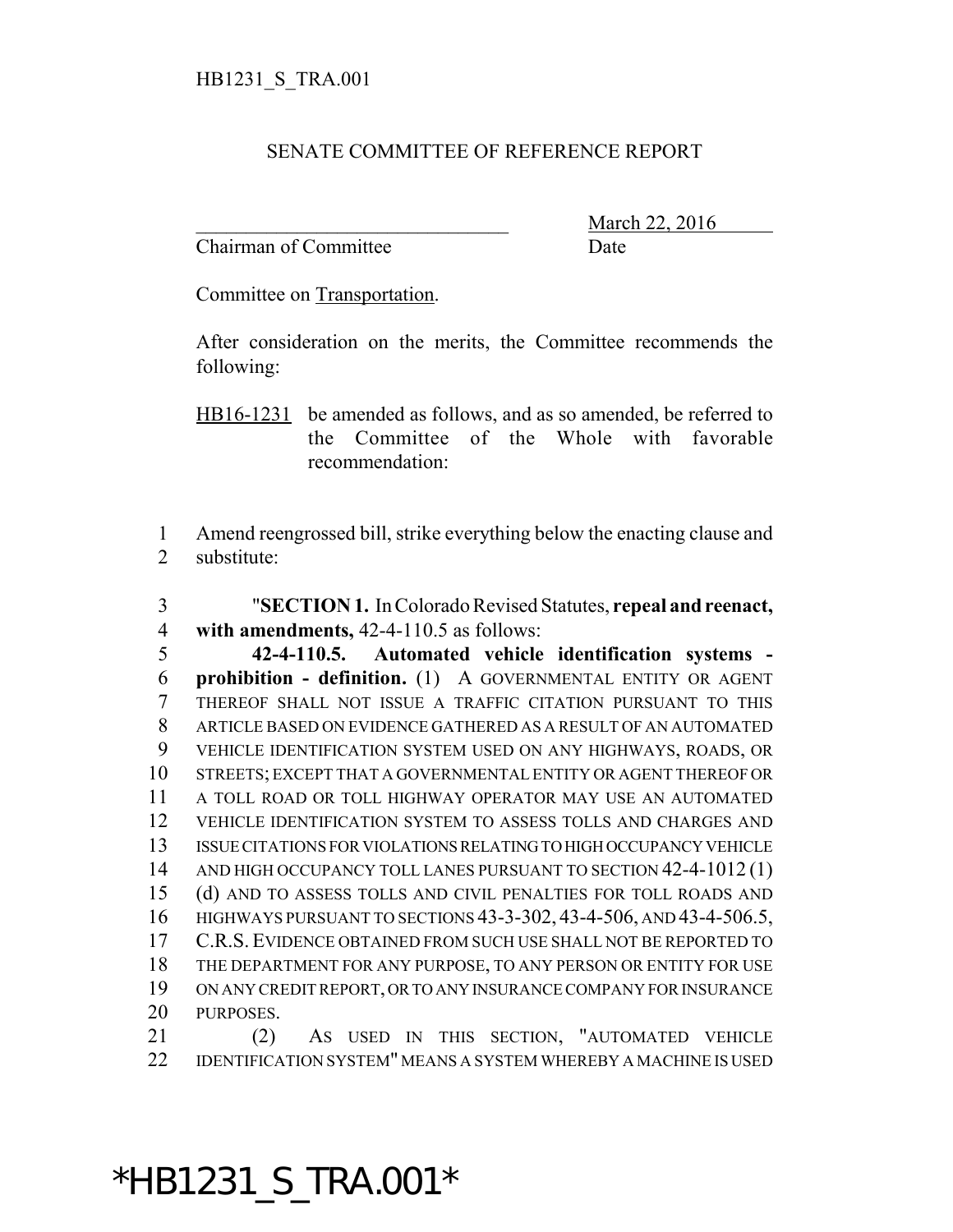TO AUTOMATICALLY DETECT A VIOLATION OF A TRAFFIC REGULATION AND SIMULTANEOUSLY RECORD A PHOTOGRAPH OF THE VEHICLE, THE OPERATOR OF THE VEHICLE, OR THE LICENSE PLATE OF THE VEHICLE. **SECTION 2.** In Colorado Revised Statutes, 42-2-107, **repeal** (5) (a) (II) as follows: **42-2-107. Application for license or instruction permit - anatomical gifts - donations to Emily Maureen Ellen Keyes organ and tissue donation awareness fund - legislative declaration - ruels - repeal.** (5) (a) (II) For the purposes of this subsection (5), "outstanding judgments or warrants" does not include any judgment or warrant reported to the department in violation of the provisions of section  $42 - 4 - 110.5$  (2) (c). **SECTION 3.** In Colorado Revised Statutes, 42-2-118, **repeal** (3) 14 (a) (II) as follows: **42-2-118. Renewal of license in person or by mail - donations to Emily Maureen Ellen Keyes organ and tissue donation awareness fund - repeal.** (3) (a) (II) For the purposes of this subsection (3), "outstanding judgments or warrants" does not include any judgment or warrant reported to the department in violation of the provisions of 20 section  $42 - 4 - 110.5$  (2) (c). **SECTION 4.** In Colorado Revised Statutes, 42-2-122, **amend** (1) 22 (h) (I) as follows: **42-2-122. Department may cancel license - limited license for physical or mental limitations.** (1) The department has the authority to cancel, deny, or deny the reissuance of any driver's or minor driver's license upon determining that the licensee was not entitled to the issuance thereof for any of the following reasons: (h) (I) The person has an outstanding judgment or warrant referred 29 to in section 42-4-1709 (7) issued against such person. except that, as used in this paragraph (h), "judgment or warrant" shall not include any judgment or warrant reported to the department in violation of section  $42 - 4 - 110.5(2)$  (c). **SECTION 5.** In Colorado Revised Statutes, 42-2-127, **repeal** (5.8) as follows: **42-2-127. Authority to suspend license - to deny license - type of conviction - points.** (5.8) Notwithstanding any other provision of this section, the department may not assess any points for a violation if such assessment of points is prohibited under section 42-4-110.5 (3). **SECTION 6.** In Colorado Revised Statutes, 42-3-113, **repeal** (10) as follows:

 $*$ HB1231\_S\_TRA.001 $*$ <sub>-2-</sub>